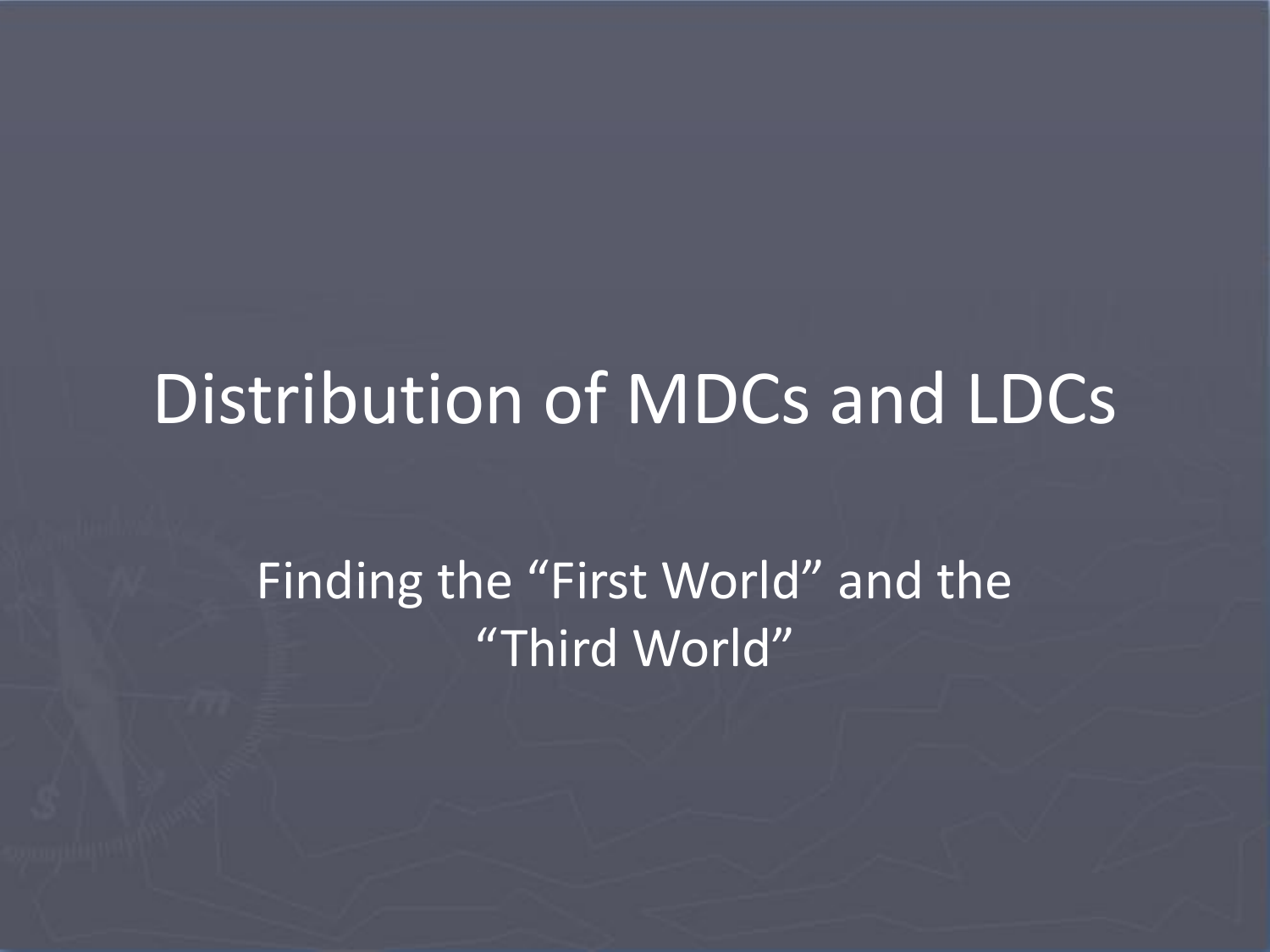### Regions of Development

- Nine major regions
	- North America, Europe (MDCs)
	- Latin America, East Asia, S.W. Asia/North Africa, S.E. Asia, Central Asia, South Asia, Sub-Saharan Africa (LDCs)
- Three 'significant areas' – Japan, Oceania, Russia

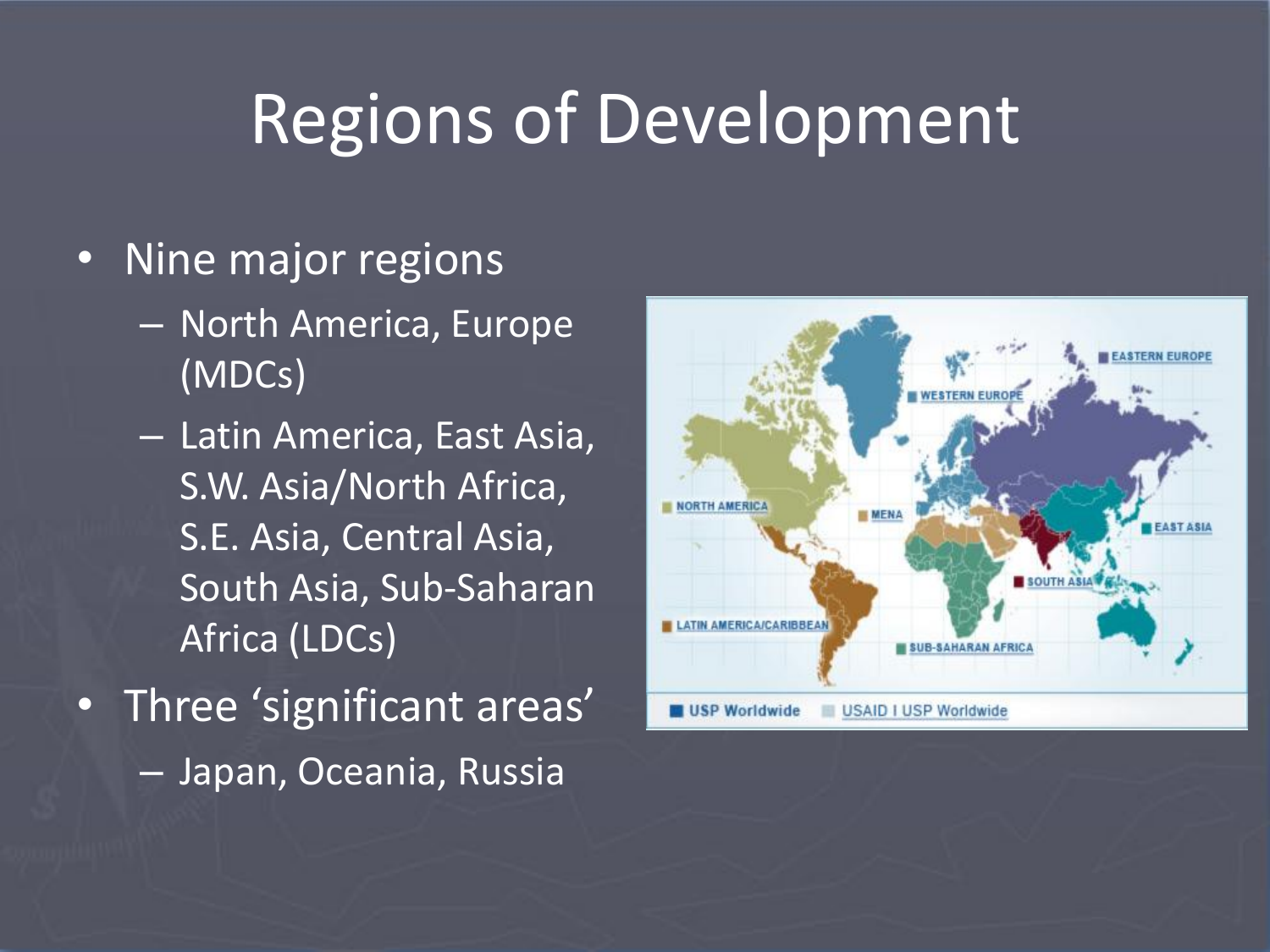### More Developed Regions

- Nearly all developed regions are found north of 30 degrees N. latitude (north-south split)
- MDCs in the north have relatively high HDIs
- Southern countries have lower HDIs

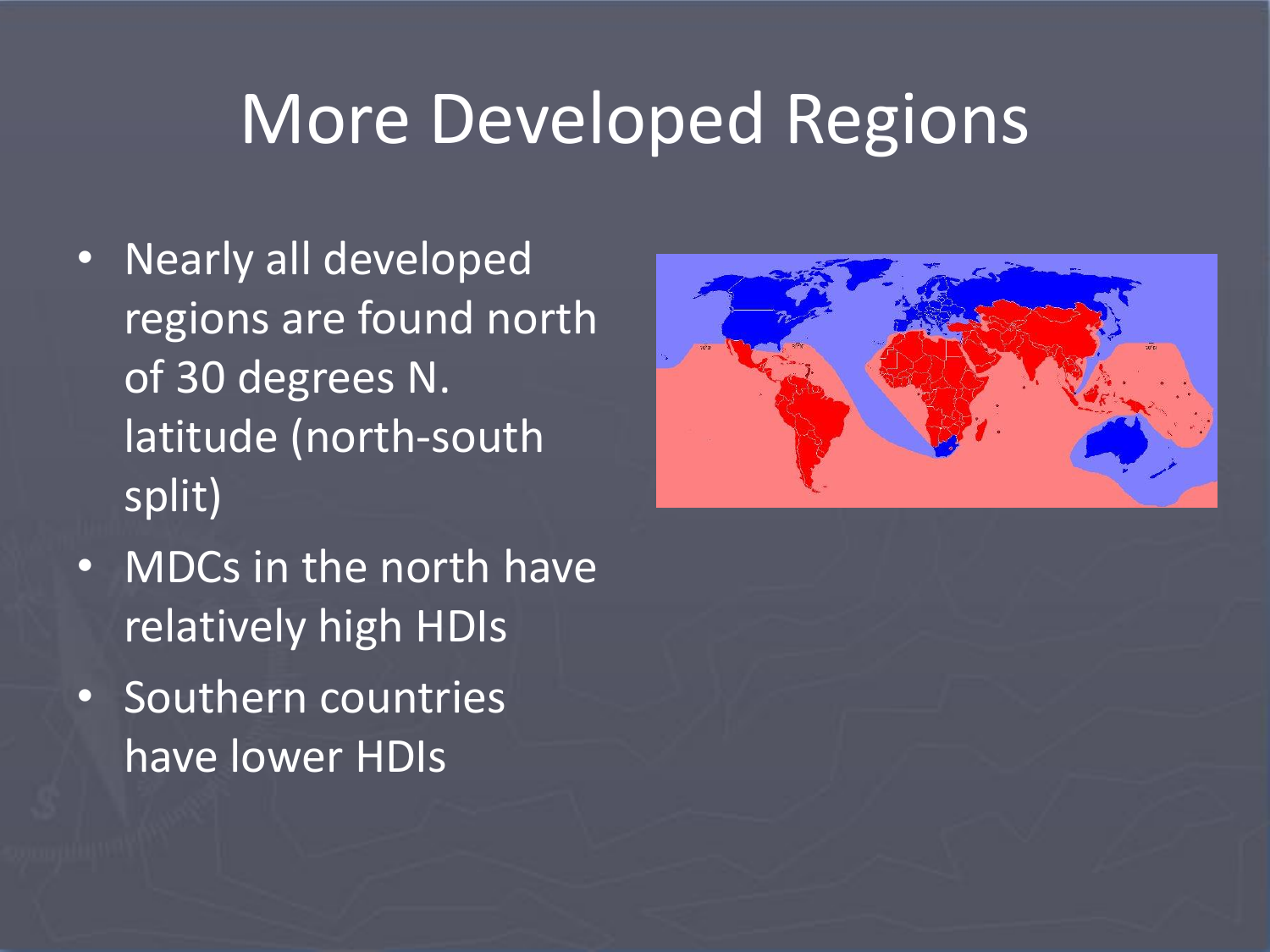# Using the HDI

- Countries with scores between 1.000 and .900 are considered MDCs
- Countries with scores between .899 and .800 are in the middle
- Countries under .800 are considered LDCs

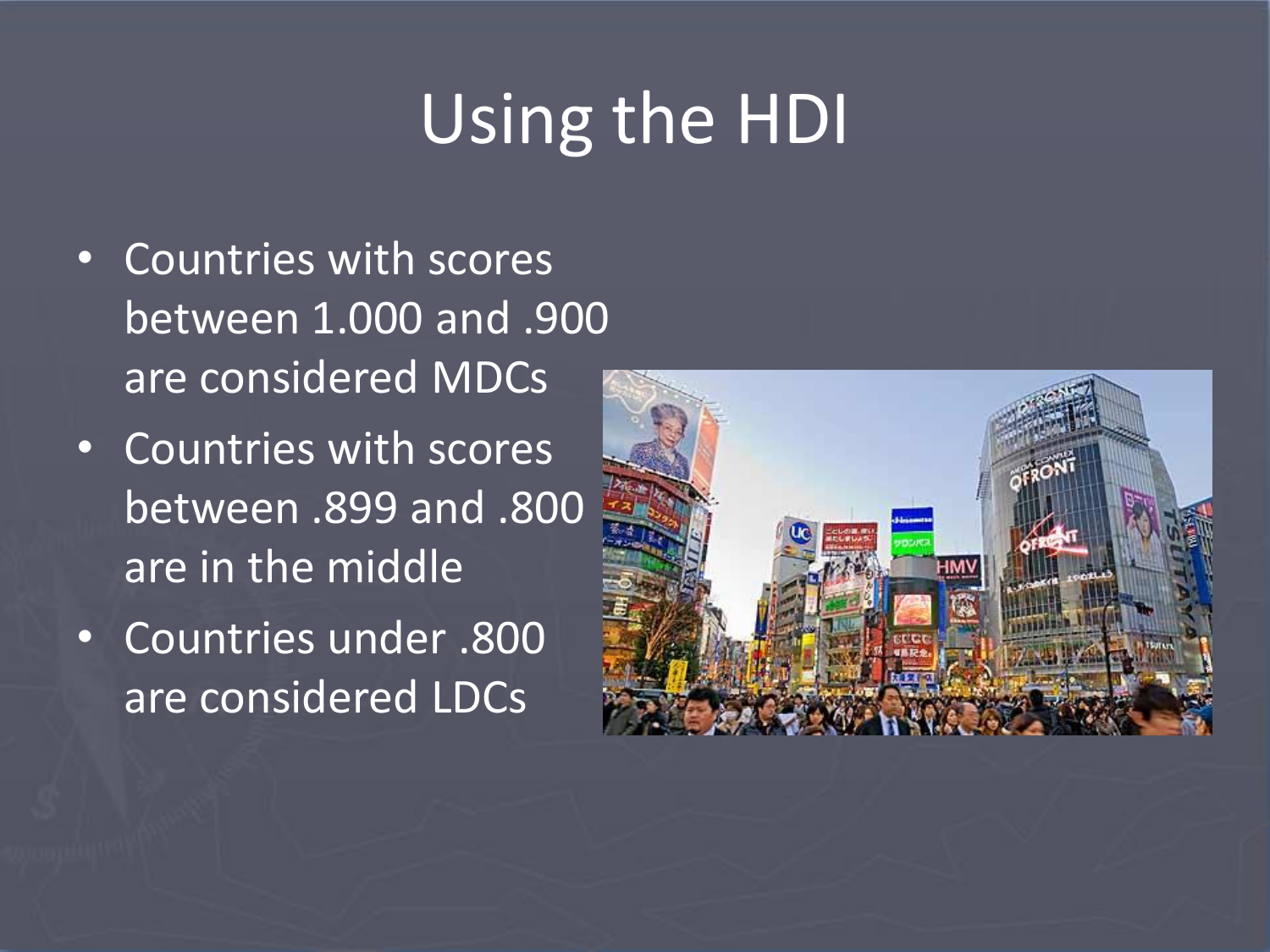- North America (HDI 0.95)
	- $-$  U.S.  $-$  13<sup>th</sup> in HDI worldwide
	- High in GDP Per Capita and literacy rate
	- Lower in education and life expectancy
		- High school dropouts
		- Inadequate health-care coverage

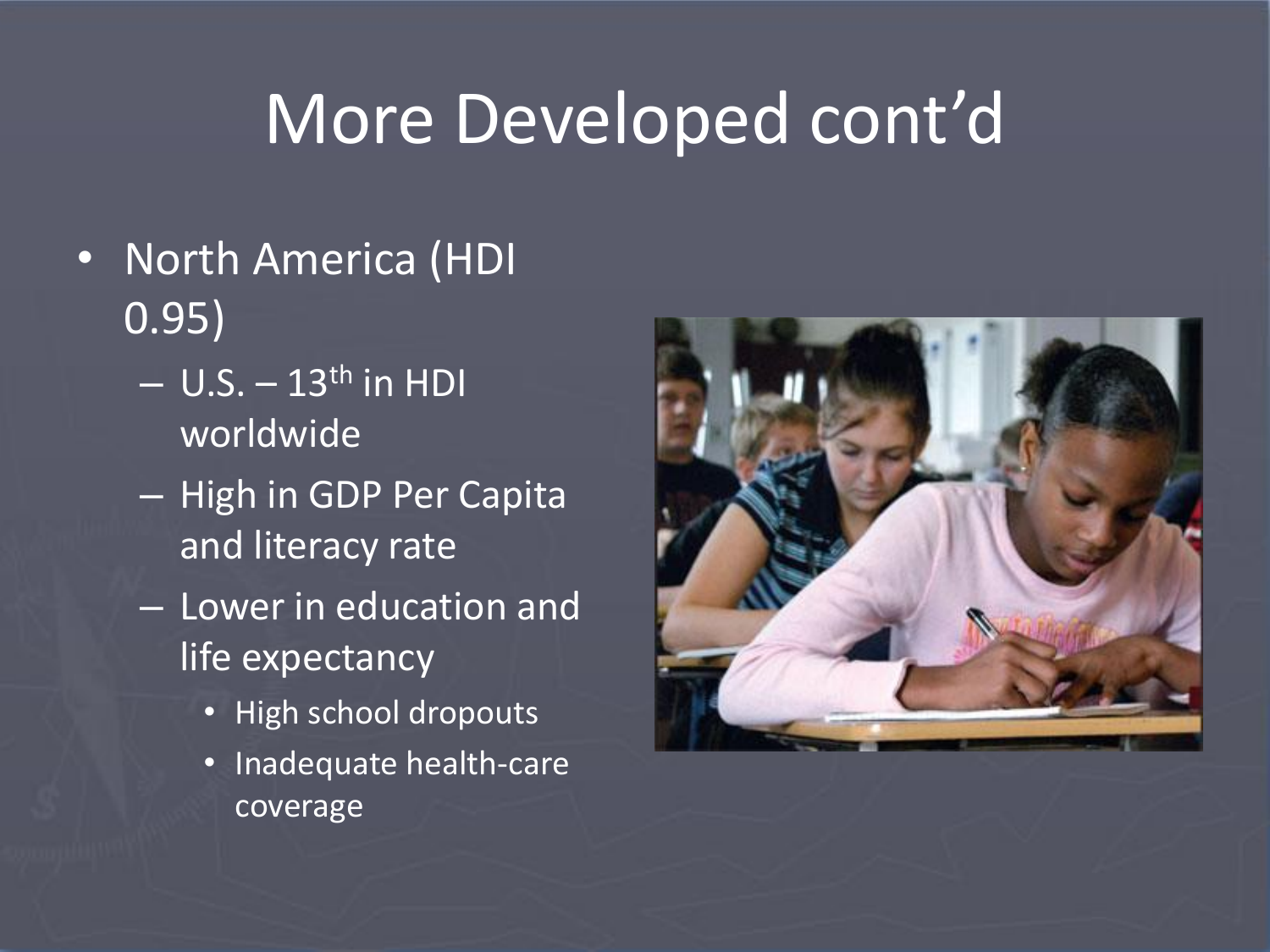#### • Europe (HDI 0.93)

- European Union makes Europe the world's richest market
- 15 of the 19 highest HDIs are in Europe, but southern/eastern countries lag behind
	- Highly dependent on international trade
	- Struggling recently with recession and financial instability

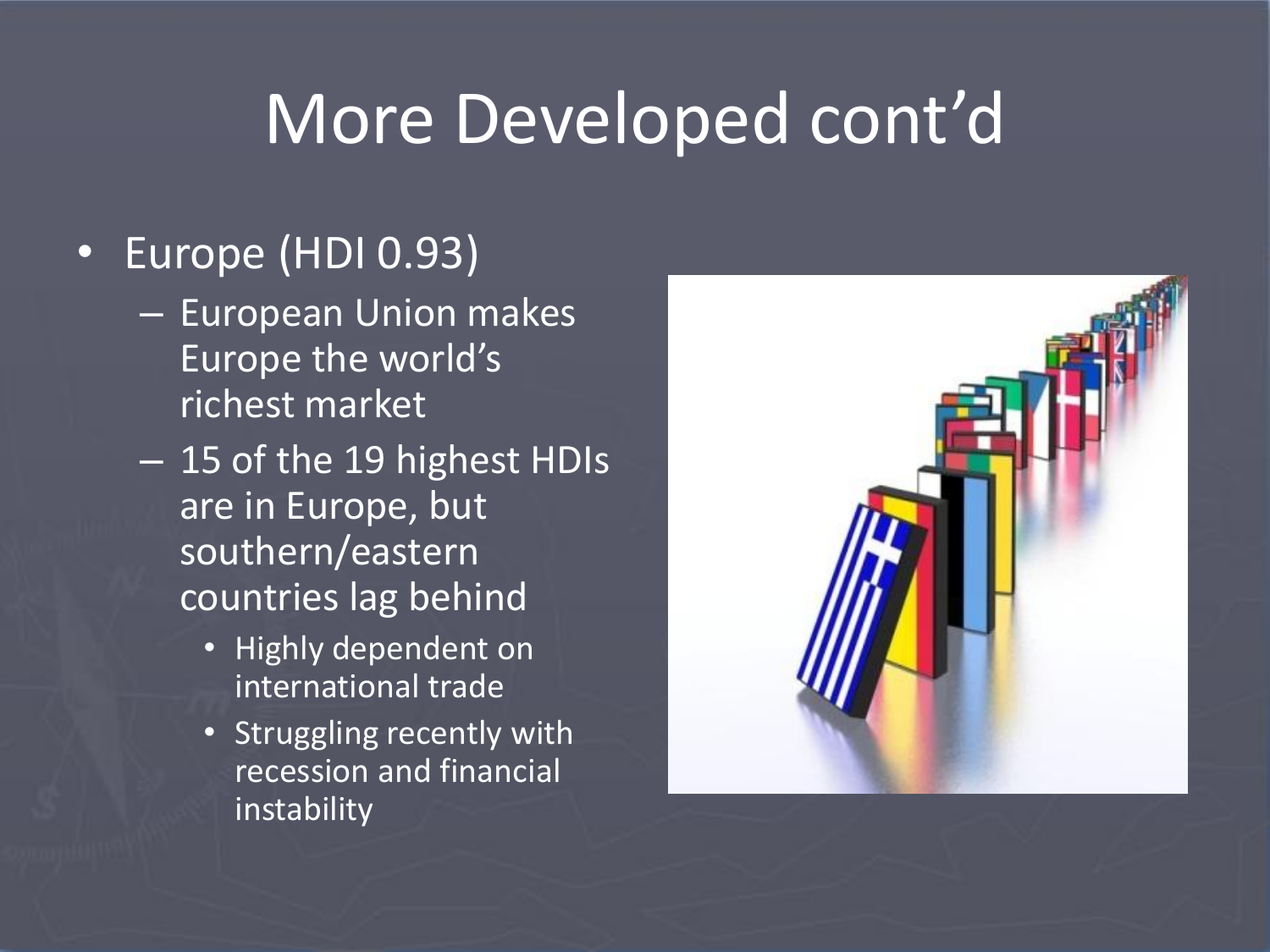#### • Russia (HDI 0.73)

- Transitioned to a market economy after Soviet Union collapsed in 1991
- Painful struggle with high unemployment and corruption (HDI was above 0.9 in 1980s)
- Slow rebound tied to oil production

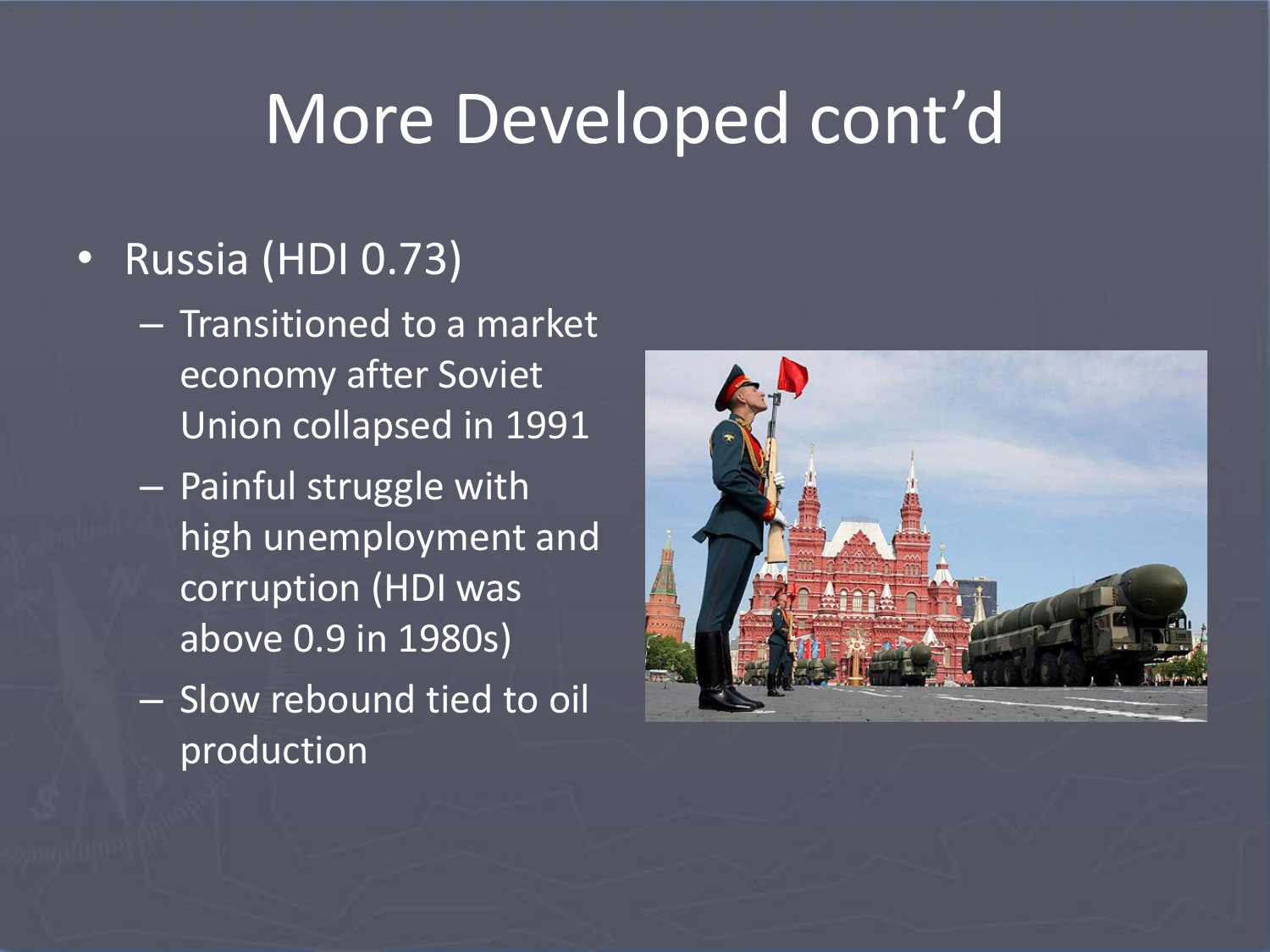#### • Japan (HDI 0.96)

- Different culture than other MDCs
- Low ratio of population to resources
- Strength: rigorous education system, skilled labor force
- Specialty: electronics, cars
- Oceania (HDI 0.90)
	- Australia and New Zealand (other islands lag behind)
	- Key exports: iron ore, lead, nickel, titanium

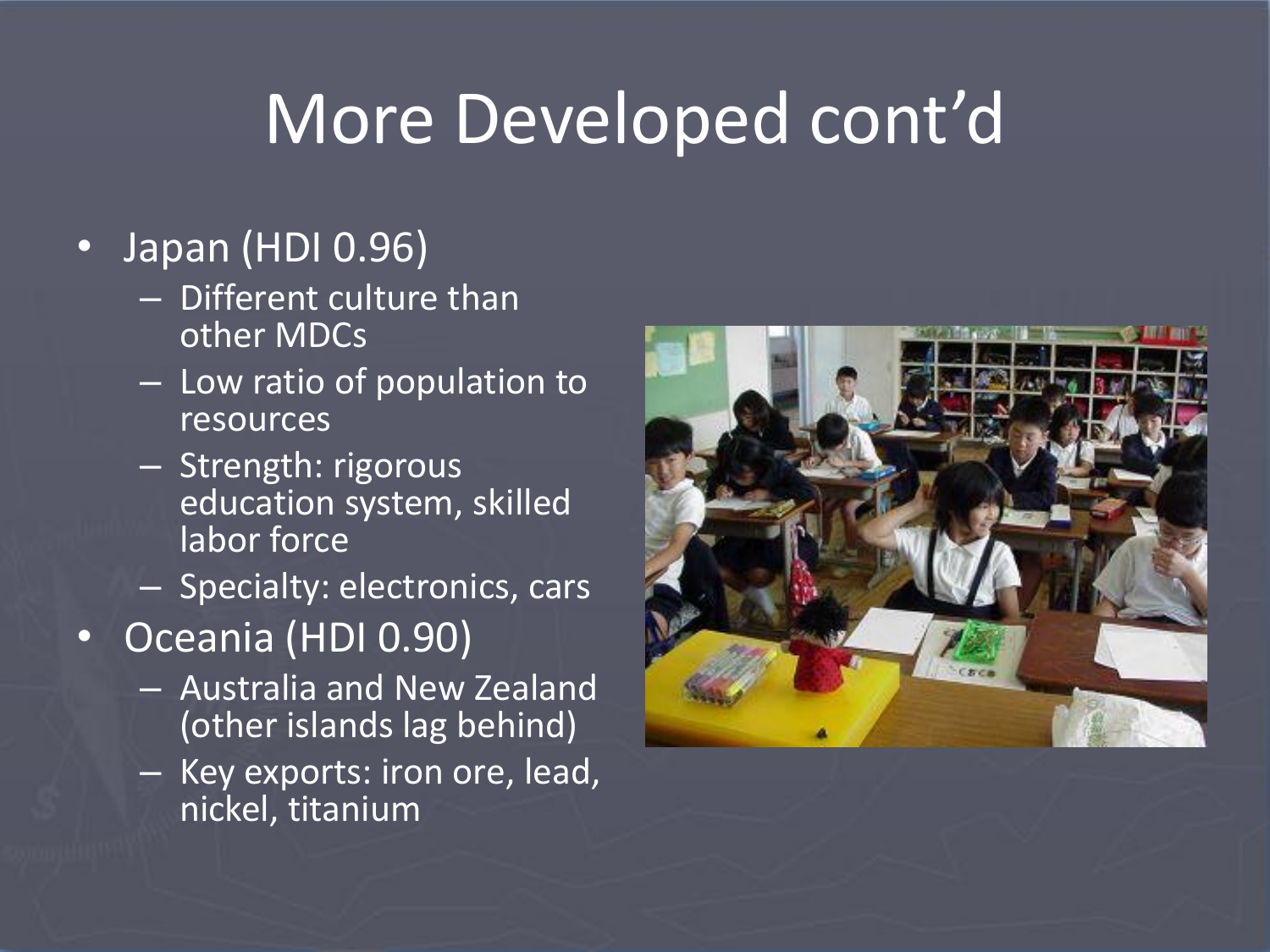## Less Developed Regions

- Latin America (HDI 0.82)
	- Highest HDI of LDC regions
	- Development levels vary sharply
		- Coastal areas have high GDP per capita
		- Development lags in the interior areas
		- Economy is closely linked to the U.S. (especially Mexico)

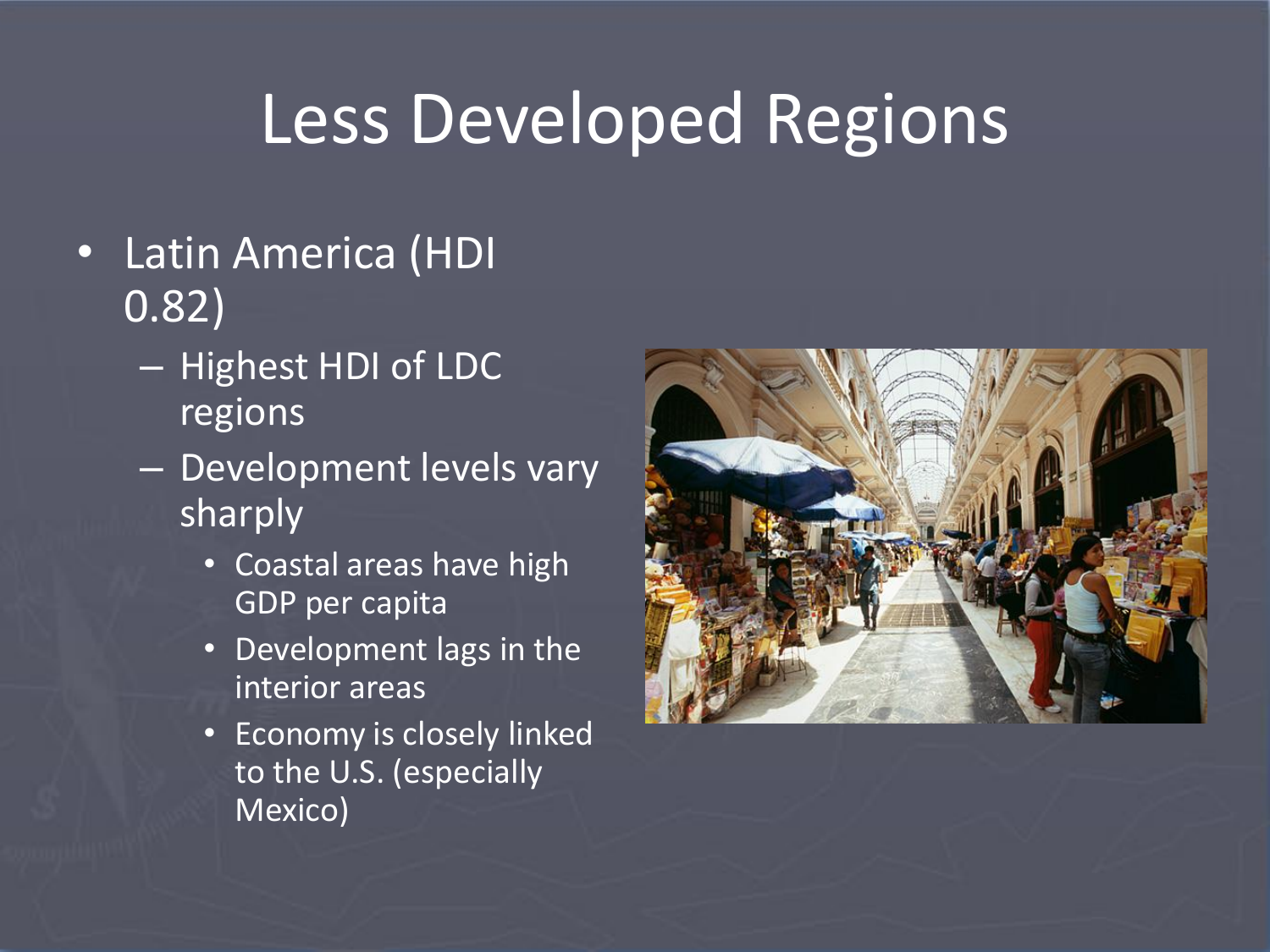#### • East Asia (HDI 0.77)

- Main player: China (2nd largest economy)
- World's largest manufacturer (tied closely to Wal-Mart)
- Problems:
	- Low wages
	- Weak management
	- Primitive banking system
	- High levels of pollution

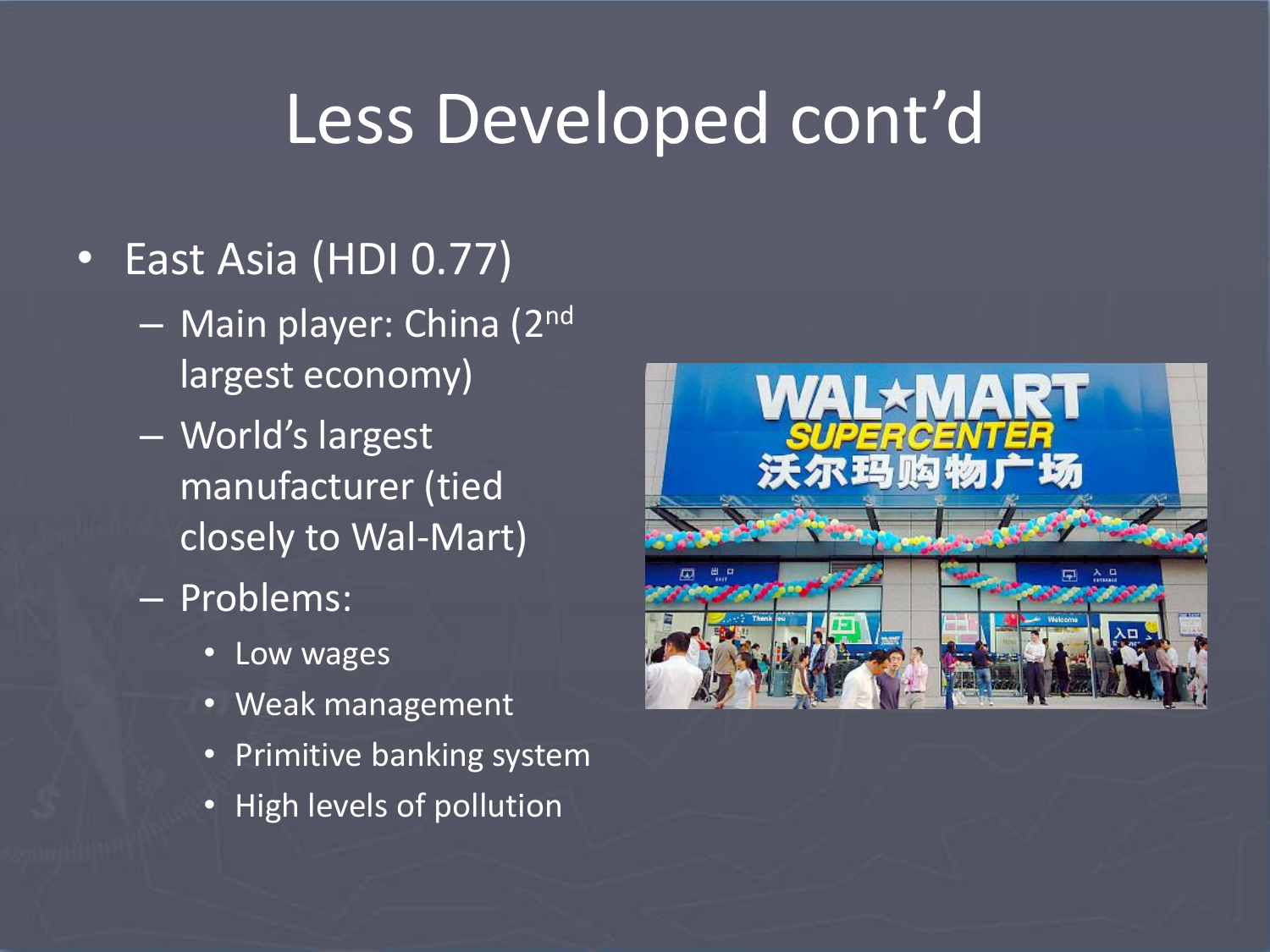#### • S.W. Asia/N. Africa

- Key: Oil reserves
- Huge gap between oil producing and nonproducing countries
- Impact of Islamic faith:
	- Daily prayers disrupt business activities
	- Women excluded from jobs and public places
	- Result: development is lower than it could be

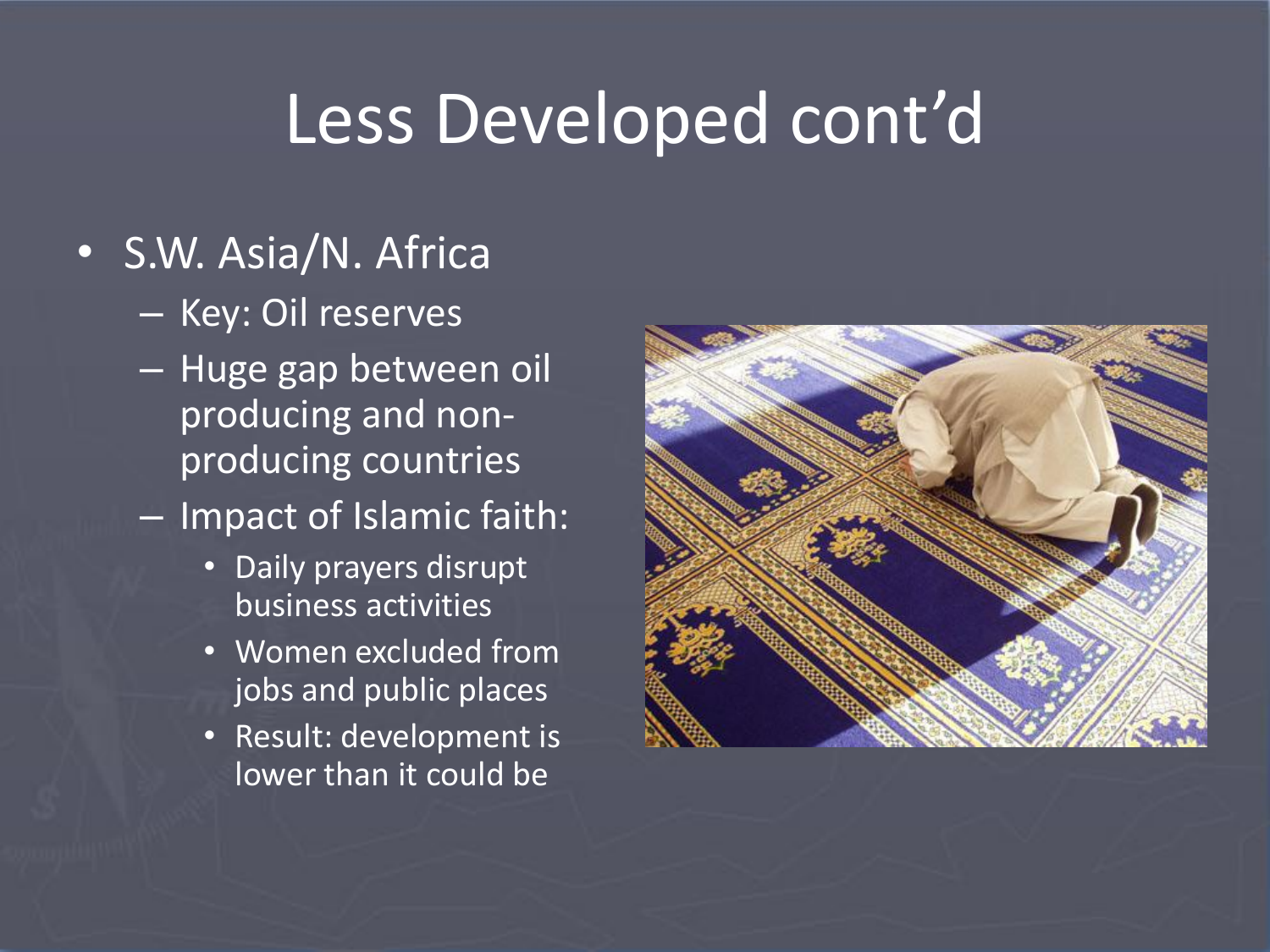- Southeast Asia (HDI 0.73)
	- Indonesia, Vietnam, Thailand, Philippines
	- Climate is hot and rainy (difficult for farming)
	- 1930s-1980s: nearly continuous warfare
	- Key exports: palm oil, rubber, tin, rice, textiles

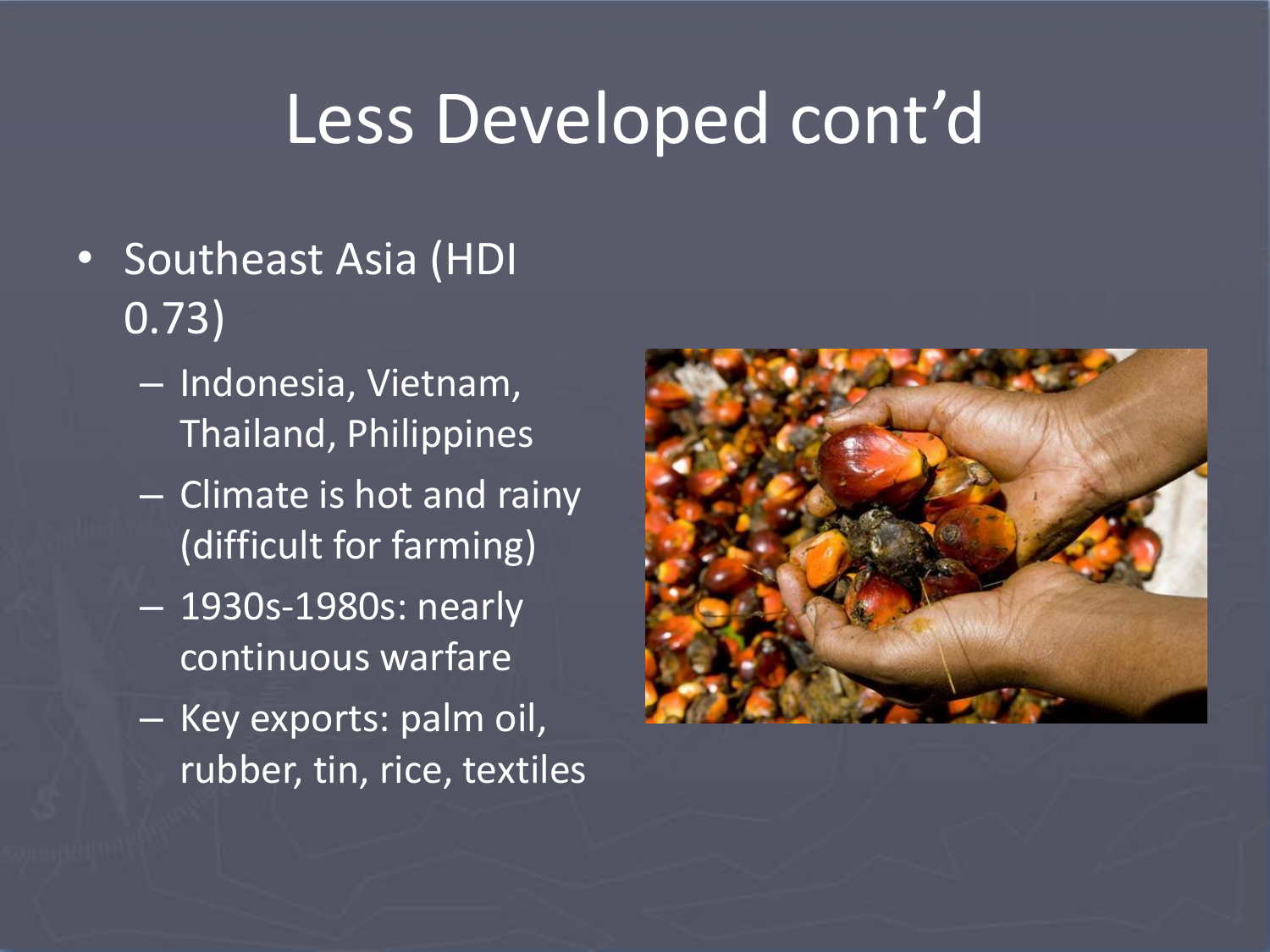#### • Central Asia (HDI 0.75)

- Many former republics of the Soviet Union
- Iran and Kazakhstan are fairly well-developed (reason: oil production)
- Iran has used wealth to promote revolution, drive out western influences
- Afghanistan: HDI unknown (war and instability)

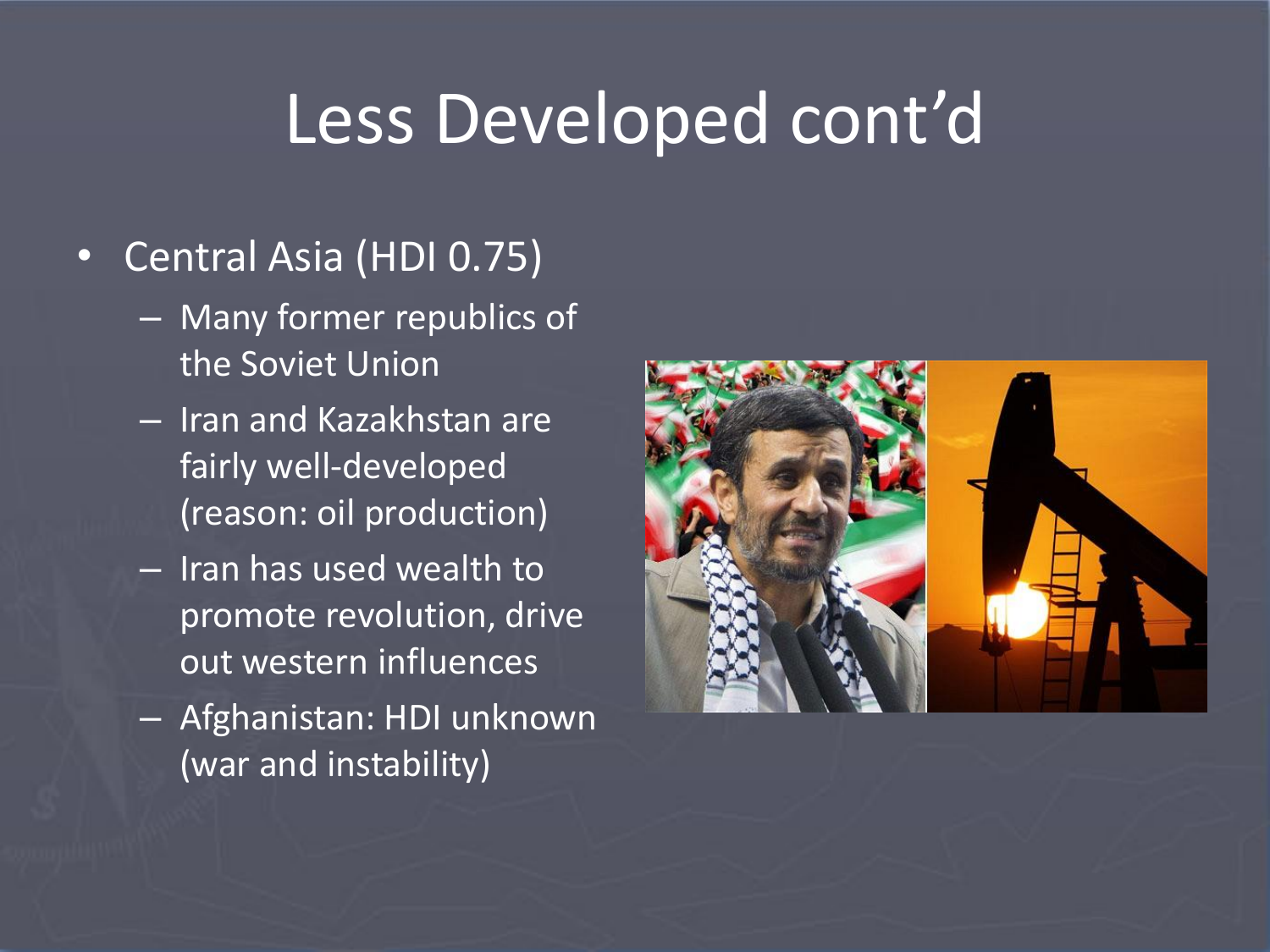#### • South Asia (HDI 0.61)

- India, Pakistan, Bangladesh, Sri Lanka
- 2 nd highest population, 2<sup>nd</sup> lowest GDP per capita
- Big beneficiary of the Green Revolution
	- India now has 4<sup>th</sup> largest economy
	- Leading exporter of rice, wheat, services (telemarketing)